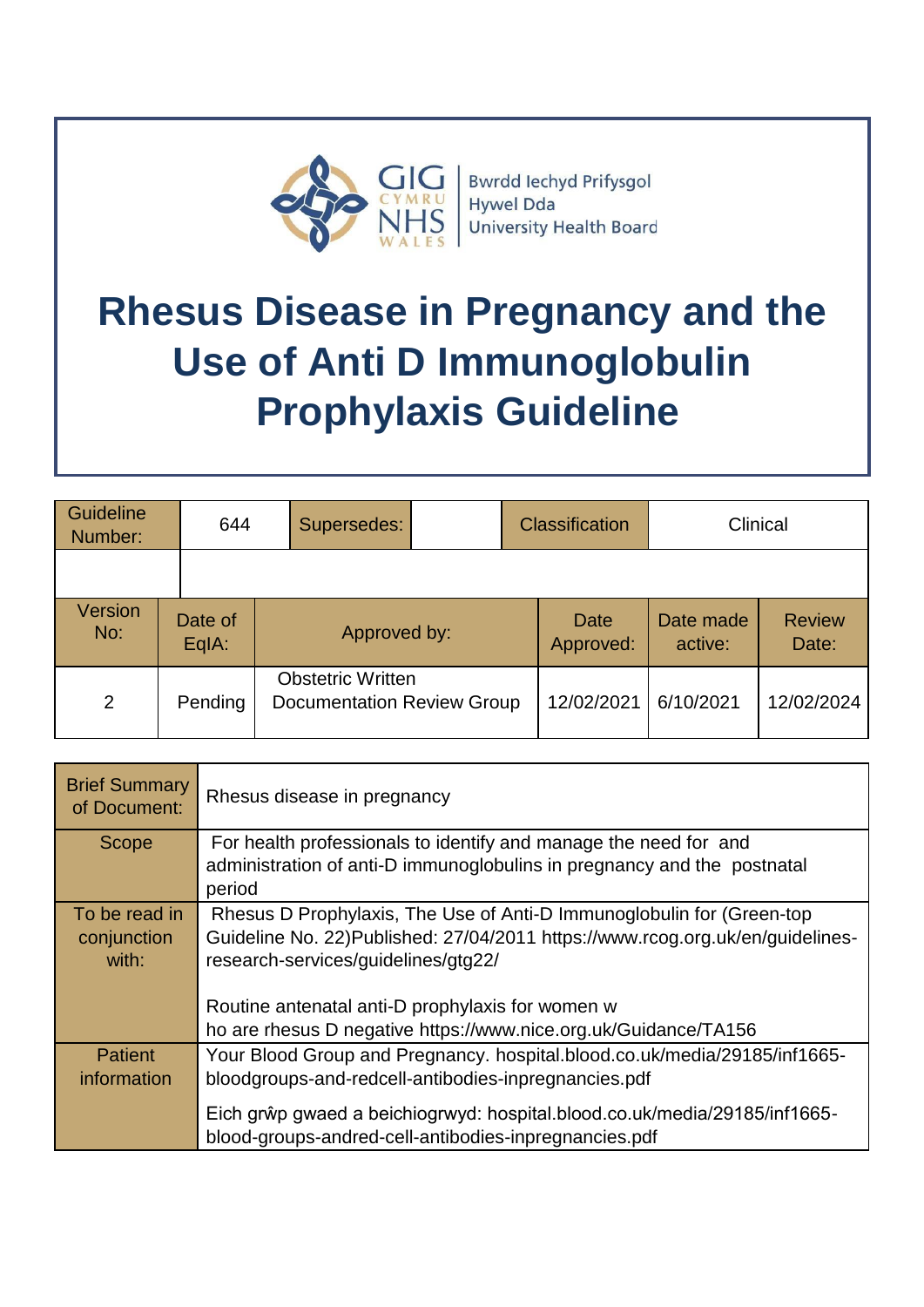| <b>Reviews and updates</b> |                               |           |  |
|----------------------------|-------------------------------|-----------|--|
| Version                    | <b>Summary of Amendments:</b> | Date      |  |
| no:                        |                               | Approved: |  |
|                            | New guideline                 | 14/9/2017 |  |
| 2                          | Updated guideline             | 12/02/21  |  |

## Glossary of terms

| Term        | <b>Definition</b>                 |
|-------------|-----------------------------------|
| <b>ADAU</b> | Antenatal Day Assessment Unit     |
| <b>CMW</b>  | <b>Community Midwife</b>          |
| <b>HDN</b>  | Haemolytic Disease of the Newborn |
| lg          | Immunoglobulin                    |
| IM          | Intra Muscular                    |
| IU          | <b>International Unit</b>         |
| <b>FMH</b>  | Feto Maternal Haemorrhage         |
| <b>MLC</b>  | <b>Midwife Led Care</b>           |
| Rh D        | <b>Rhesus Disease</b>             |
| <b>PV</b>   | Per Vagina                        |

| Keywords | I Rhesus disease pregnancy Anti D Immunoglobulin Prophylaxis |
|----------|--------------------------------------------------------------|
|----------|--------------------------------------------------------------|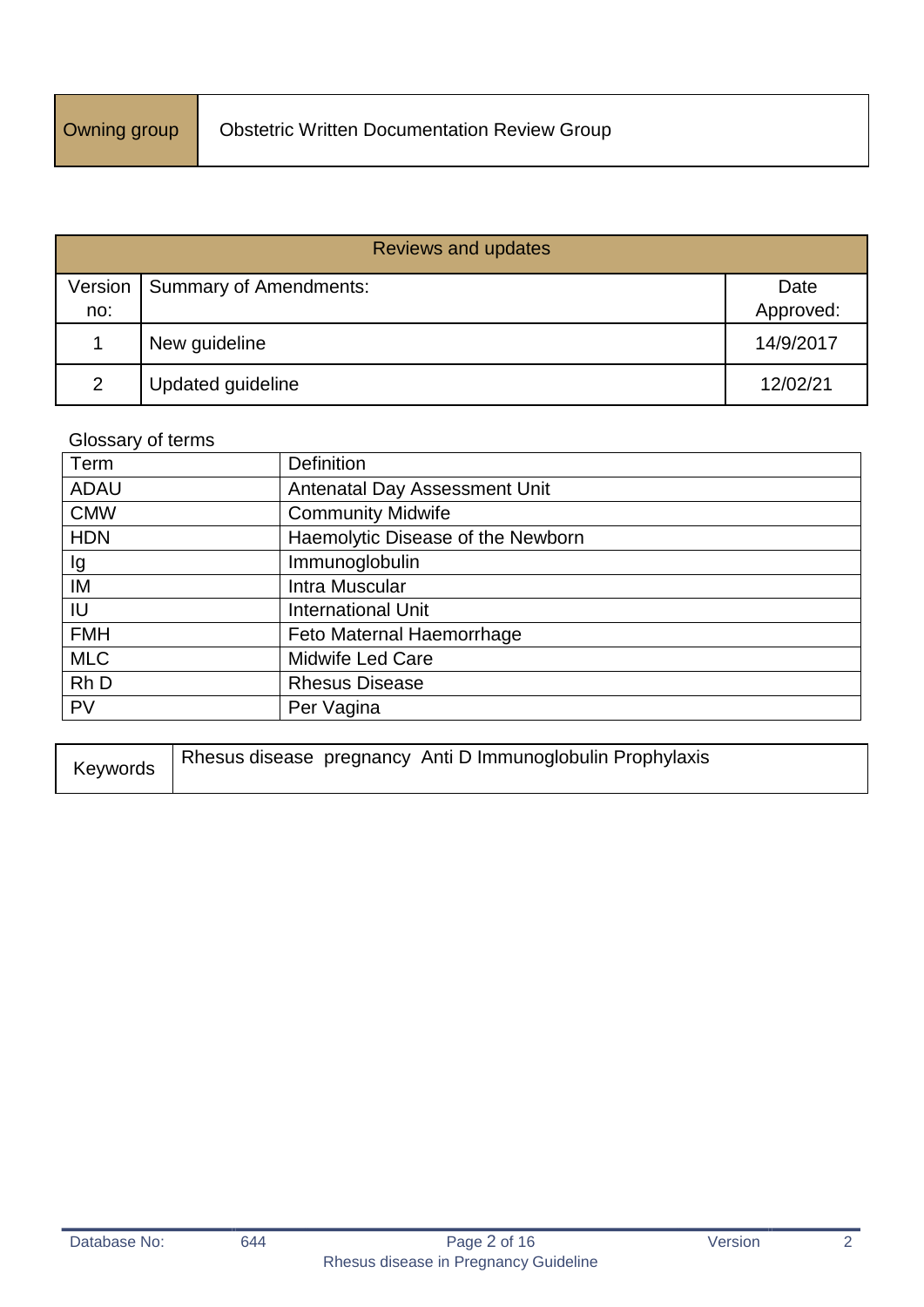## **CONTENTS**

| 12. FLOWCHART FOR ANTI-D ADMINISTRATION FOLLOWING A POTENTIALLY  9 |  |
|--------------------------------------------------------------------|--|
|                                                                    |  |
| <b>14. PATIENT INFORMATION LEAFLET</b>                             |  |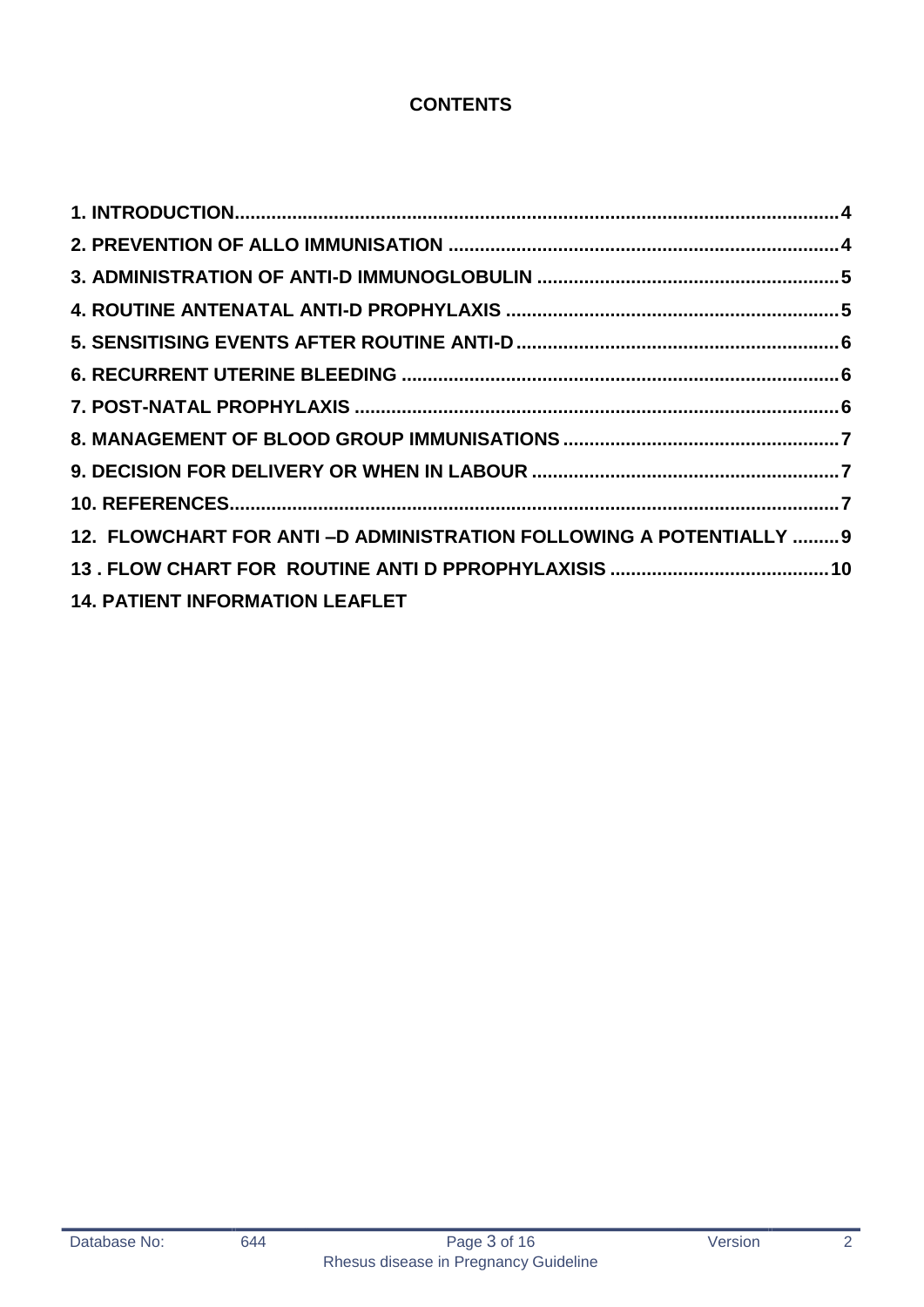## <span id="page-3-0"></span>1. **INTRODUCTION**

Rhesus disease is a cause of due to incompatibility between a rhesus negative parent and a rhesus positive baby. Severity can range from mild foetal anaemia to hydrops fetalis in utero, which can ultimately be fatal. Mortality from RhD sensitisation in the UK has declined significantly since the introduction of routine postnatal anti D prophylaxis in 1969. However there is still significant morbidity and mortality affecting the pregnancies of Rhesus negative women with around 20 to 30 babies dying each year from HDN in England and Wales. Sensitisation usually occurs due to small fetomaternal haemorrhages occurring during pregnancy which go undetected, but may also occur if insufficient anti D is given after delivery.

## <span id="page-3-1"></span>2. **PREVENTION OF ALLO IMMUNISATION**

- Anti D prophylaxis given to non-sensitised Rh-D negative people following any potentially sensitising event
- Routine Anti D prophylaxis is offered to all non-sensitised pregnant people who are Rh-D negative.
- Postnatal prophylaxis
- All pregnant people should have their blood grouping and antibody screening performed at booking (at 8 to 12 weeks) and once again at 28 weeks. If antibodies are detected, they should be identified and if necessary quantified to assess the likelihood of HDN.
- See table below for frequency of blood monitoring and titre levels

|                                                                          | <b>HDN causing</b><br><b>Antibodies</b>                       | <b>Action</b>                                                            | Plan                                                                                             |
|--------------------------------------------------------------------------|---------------------------------------------------------------|--------------------------------------------------------------------------|--------------------------------------------------------------------------------------------------|
| ABO or<br><b>Rhesus</b><br>Group<br>Antibodies                           | Anti-bodies present<br>at booking (no past<br>history of HDN) | Quantitate<br>antibody                                                   | If anti-D quantitation $\lt$ 4 iu recheck<br>monthly until 28 weeks, then 2<br>weekly thereafter |
| ABO or<br><b>Rhesus</b><br>Group<br>Antibodies                           | Anti-bodies present<br>at booking (plus<br>history of HDN)    | Quantitate<br>antibody                                                   | Refer to specialist centre before<br>20 weeks or sooner if anti-D<br>quantitation >4iu           |
| ABO or<br>Rhesus<br>Group<br>Antibodies                                  | Antibodies<br>present<br>at 34 weeks                          | Quantitate<br>antibody                                                   | If anti-D quantitation<br>Remains < 4iu re-check 2 weekly                                        |
| Kell or other<br>non Rh HDN<br>causing antibodies<br>(see<br>Appendix 1) | Any antibodies<br>present                                     | Discuss with<br>Blood Bank<br>and refer to<br>fetal medicine<br>unit UHW | Kell always need Fetal Blood<br>Sampling                                                         |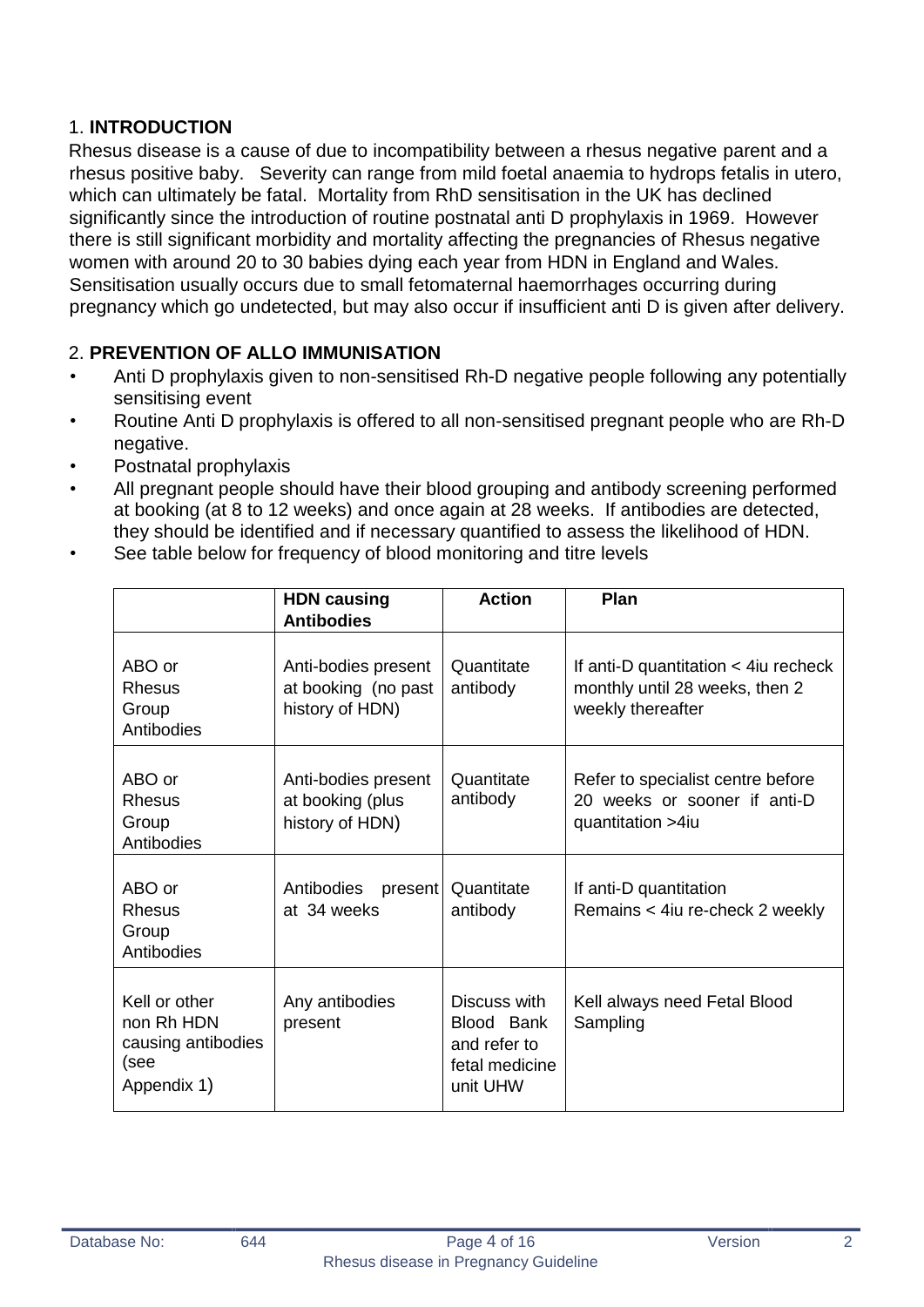## <span id="page-4-0"></span>3. **ADMINISTRATION OF ANTI-D IMMUNOGLOBULIN**

For successful immunoprophylaxis, Anti-D should be given as soon as possible after **every** sensitising event but **always within 72 hours.** If it is not given within 72 hours, every effort should still be made to administer Anti-D as a dose given within 9 – 10 days may provide some protection.

Intramuscular Anti-D is best given into the deltoid muscle as injections into the gluteal region often only reach the subcutaneous tissues and absorption may be delayed.

Written consent must be obtained prior to administering Anti-D.

Record administration on drug chart, patient's notes and on blood bank administration form.

**Dosage**  Anti-D 500 iu < 20 weeks (usually given on the gynaecological ward) Anti-D 500 iu > 20 weeks

## **Potential Sensitising Events**

- Amniocentesis, Chorionic villus biopsy, and cordocentisis
- Antepartum haemorrhage/ Uterine bleeding in pregnancy
- External Cephalic Version.
- Abdominal Trauma ( Sharp, blunt, open/closed)
- Ectopic pregnancy.
- Evacuation of Molar pregnancy
- Intrauterine death and stillbirth
- In-utero therapeutic interventions ( transfusion, surgery, insertion of shunts, laser)
- Miscarriage, threatened miscarriage.
- Therapeutic termination of pregnancy
- Delivery: normal, instrumental or caesarean
- Intra-operative cell salvage

#### **Kleihauer**

To be offered following every sensitising event after 20 weeks gestation (if significant haemorrhage confirmed by kleihauer additional Anti-D to be given as required).

## <span id="page-4-1"></span>4. **ROUTINE ANTENATAL ANTI-D PROPHYLAXIS**

It is recommended that routine Anti-D prophylaxis is offered to all non-sensitised pregnant women who are Rh-D negative (NICE 2002). However parents can opt out if they: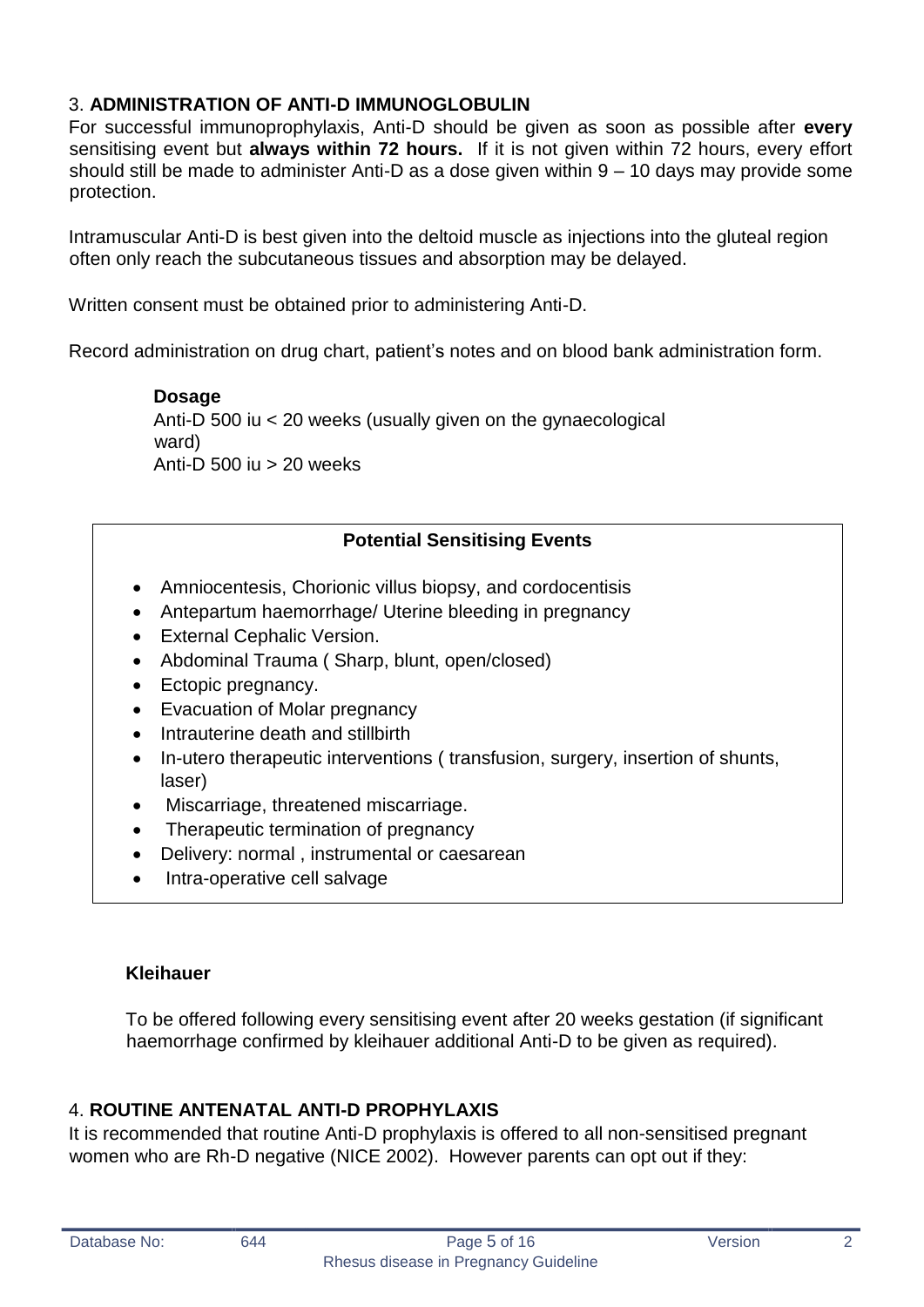- Are to be sterilised after childbirth
- In a stable relationship with the baby's parent and they are known to be RhD negative or
- Is certain not to have any further children
- All Rh-D negative people will receive verbal and written information to enable them to make an informed choice

#### **If routine Anti-D is declined it must be documented in the women's pregnancy book.**

Appointment sent by ADAU to attend routine Anti-D between 28 – 30 weeks of pregnancy.

#### Procedure:

Group and antibody screen sample **must be taken prior to** the injection at 28 weeks gestation. (If parent declines anti-D still take the group and antibody screen sample and send to the lab).

If anti-D is identified in the booking sample then further investigations should be undertaken to determine whether this is immune or passive (i.e. previous administration of Anti-D). If no clear conclusion as to the origin of the anti D detected then the parent should continue to be offered anti-D Ig prophylaxis and should continue to be monitored monthly until 28 weeks gestation and fortnightly thereafter.

Single dose 1500 IU (Rhophylac 300) given IM in the deltoid muscle. The parent should remain in ADAU for 20 minutes to ensure no adverse reaction.

Use of routine antenatal anti-D Ig prophylaxis should not be affected by previous anti-D Ig prophylaxis administered for a sensitising event earlier in the same pregnancy.

## <span id="page-5-0"></span>5. **SENSITISING EVENTS AFTER ROUTINE ANTI-D**

Anti-D must be given after **any event** even if routine prophylaxis has been given. Kleihauer to be taken if over 20 weeks gestation.

Once Anti-D immunoglobulin has been administered during pregnancy it must be documented on the serology form – date Anti-D was given and documented in the hand held record.

#### <span id="page-5-1"></span>6. **RECURRENT UTERINE BLEEDING**

Rh-D negative prent with recurrent PV bleeding between 12 – 20 weeks gestation should be given 500 iu Anti-D immunoglobulin at a minimum of 6 weekly intervals.

After 20 weeks gestation Anti-D 500 iu should be given at a minimum of 6 weekly intervals. Kleihauer to be carried out at 2 weekly intervals. If FMH > 4mls additional dose of Anti-D given as required.

#### <span id="page-5-2"></span>7. **POST-NATAL PROPHYLAXIS**

A maternal blood sample for Kleihauer to be taken within 2 hours post-delivery accompanied by a cord blood sample. If the baby is Rhesus positive, non-sensitised parent who are RhD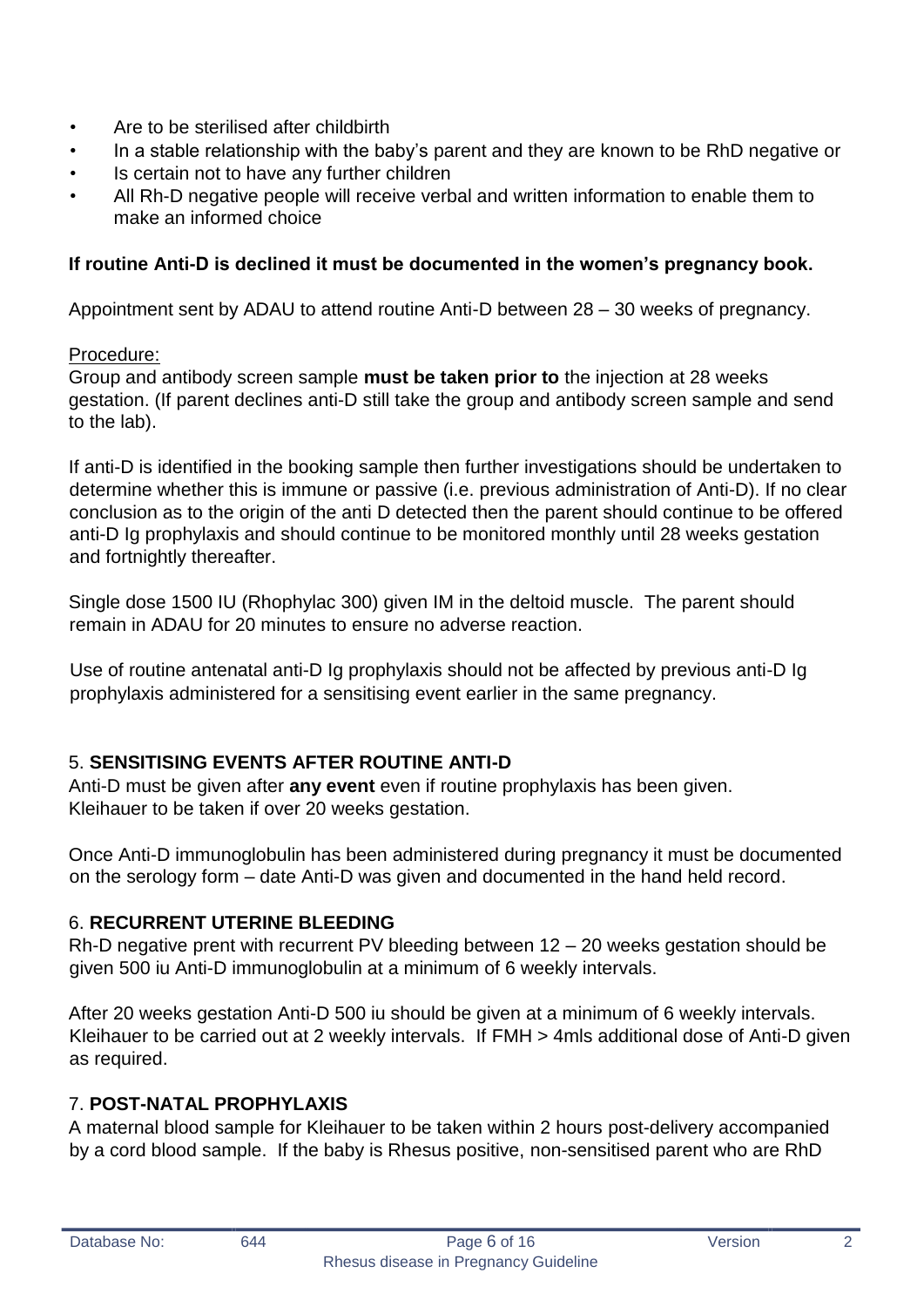negative should be offered postnatal Anti-D immunoglobulin within 72 hours of delivery. (RCOG 2011).

Homebirths and early discharges from the postnatal ward:

- Delivery suites should review early discharge procedures to avoid omission or late administration of anti-D immunoglobulin
- In cases of early discharge , consideration should be given to administration of anti-D no later than day two of delivery in the community ( SHOT 2020)

## <span id="page-6-0"></span>8. **MANAGEMENT OF BLOOD GROUP IMMUNISATIONS**

- 1. On detection of any abnormal blood antibodies refer to next Consultant Clinic
- 2. If partners' genotype unknown blood sample to be obtained ( currently not offered under All wales screening)
- 3. Paediatric referral form to be sent
- 4. USS to assess fetal wellbeing and evidence of hydrops
- 5. If any evidence of hydrops refer immediately to Cardiff
- 6. Give steroids if evidence of fetal compromise > 24/40 gestation
- 7. If low level of Anti D detected follow Anti D protocol for serial quantitative assay
- 8. Refer to UHW if rising titre
- 9. Non Rhesus D refer to UHW for further assessment

## <span id="page-6-1"></span>9. **DECISION FOR DELIVERY OR WHEN IN LABOUR**

(in the presence of unusual/ High antibody titre levels)

**Inform:** -

- 1. SCBU
- 2. Paediatric Department
- 3. Blood Bank cross match parent discuss exchange Transfusion

As much notice as possible needs to be given in order to ensure availability of blood for both parent and baby from Blood Transfusion Service.

## <span id="page-6-2"></span>10. **REFERENCES**

British Committee for Standards in Haematology (BCSH) (2011) guideline on anti-D administration in pregnancy. H Quereshi et al. 92014) BCSH guideline for the use of anti D immunoglobulin for the prevention of haemolytic disease of the fetus and newborn. January 2014.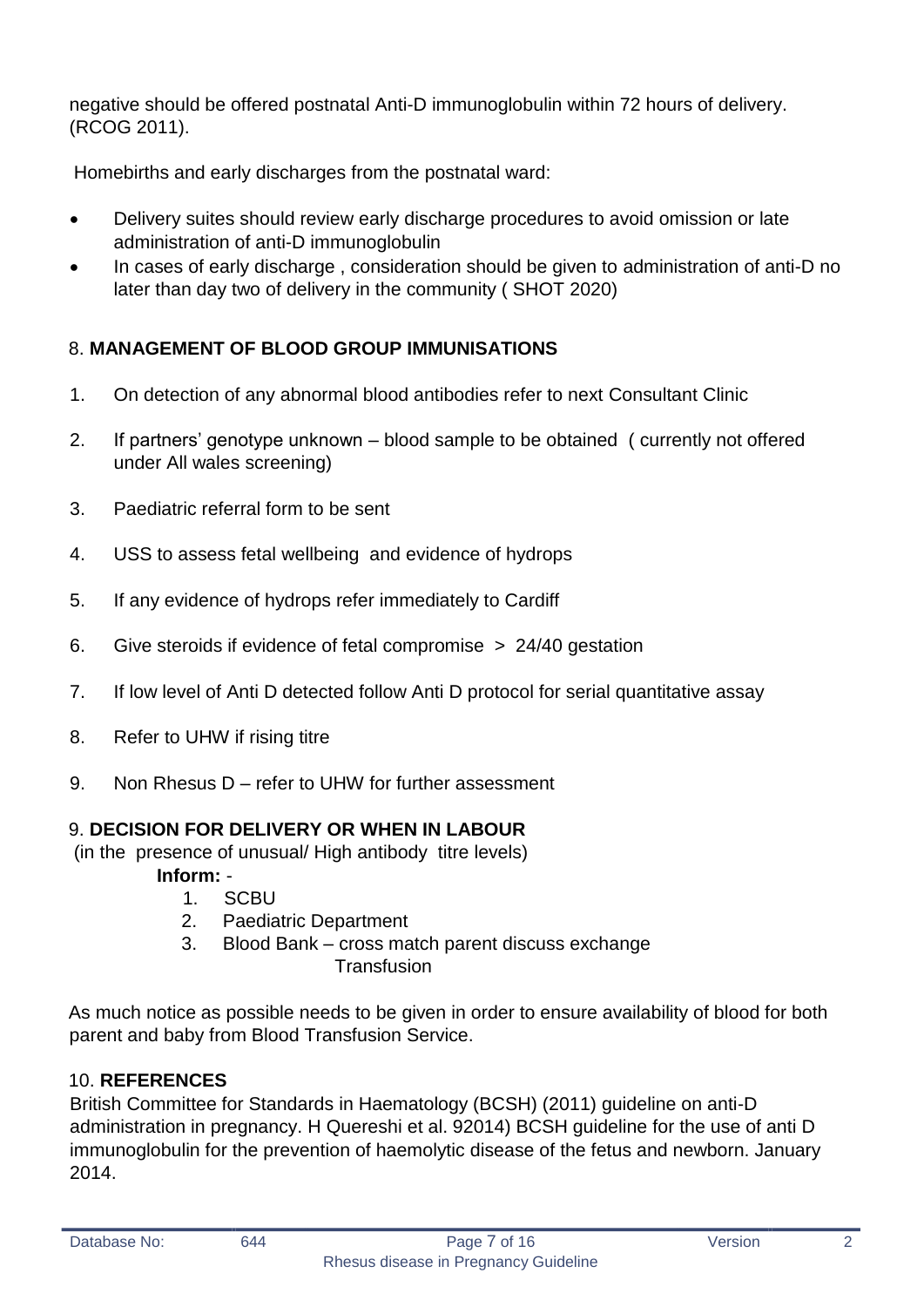National Institute for Clinical Excellence (2008) *National Institute for Clinical Excellence* Guidance on the use of Routine Antenatal Anti D Prophylaxis for Rh D Negative Women. August 2008

Serious Hazzards of transfusions 9SHOT) (2020) Summary of Recommendations. Annual report 2019.

Royal College of Obstetricians and Gynaecology (2011) Royal College of Obstetricians and Gynaecology Green Top Guidelines Use of Anti-D Immunoglobulin for Rh Prophylaxis (22) available from https://www.rcog.org.uk/en/guidelines-research-services/guidelines/gtg22/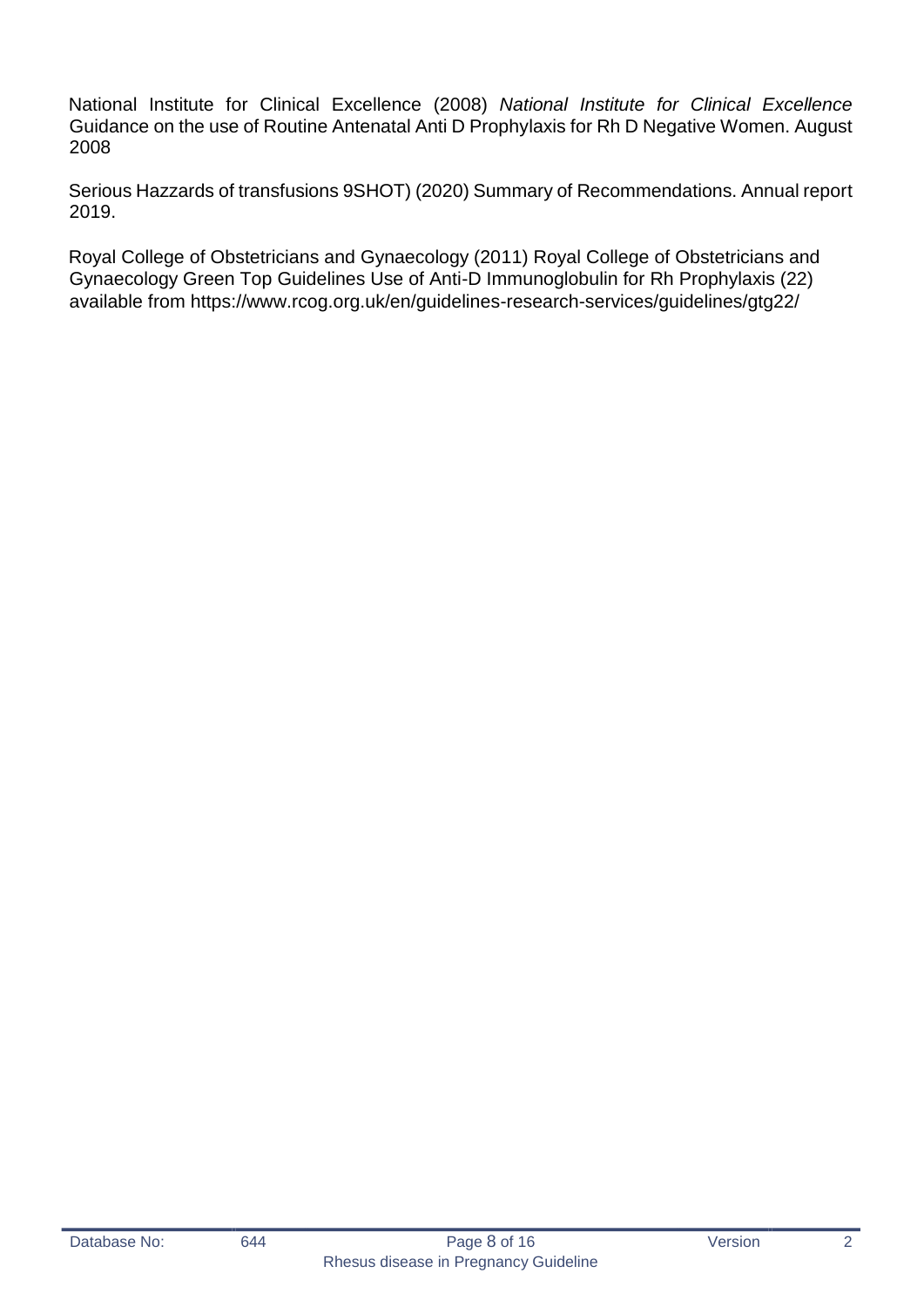## <span id="page-8-0"></span>**12. FLOWCHART FOR ANTI –D ADMINISTRATION FOLLOWING A POTENTIALLY SENSITISING**



Routine antenatal anti-D prophylaxis (RAADP) at 28 weeks must be administered regardless of anti-D that may have been given for potentially sensitising event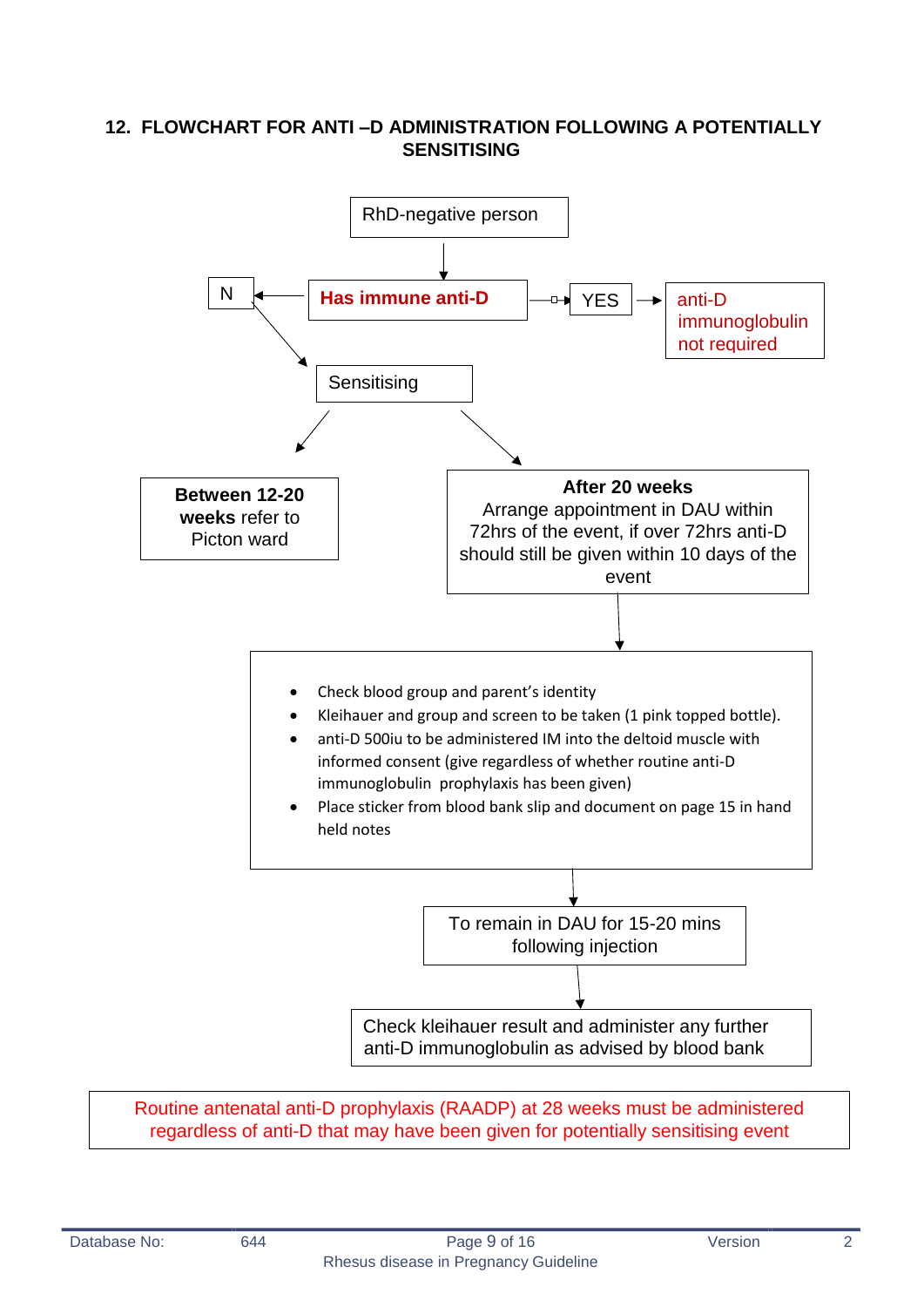## <span id="page-9-0"></span>**13 . FLOW CHART FOR ROUTINE ANTI D PPROPHYLAXISIS**



- Check gestation correct
- Take group and screen blood test unless taken within the last 2 weeks (check blood result if taken within 2wks and document result on page 15)
- Check blood group
- Verbal consent obtained
- anti-D 1500iu to be administered IM into the deltoid muscle
- Place sticker from blood bank slip and document on page 15 in handheld notes
- Rhesus negative sticker on handheld notes
- Complete blood bank slip and return to blood bank

To remain in DAU for 15-20mins following injection Observe for any reactions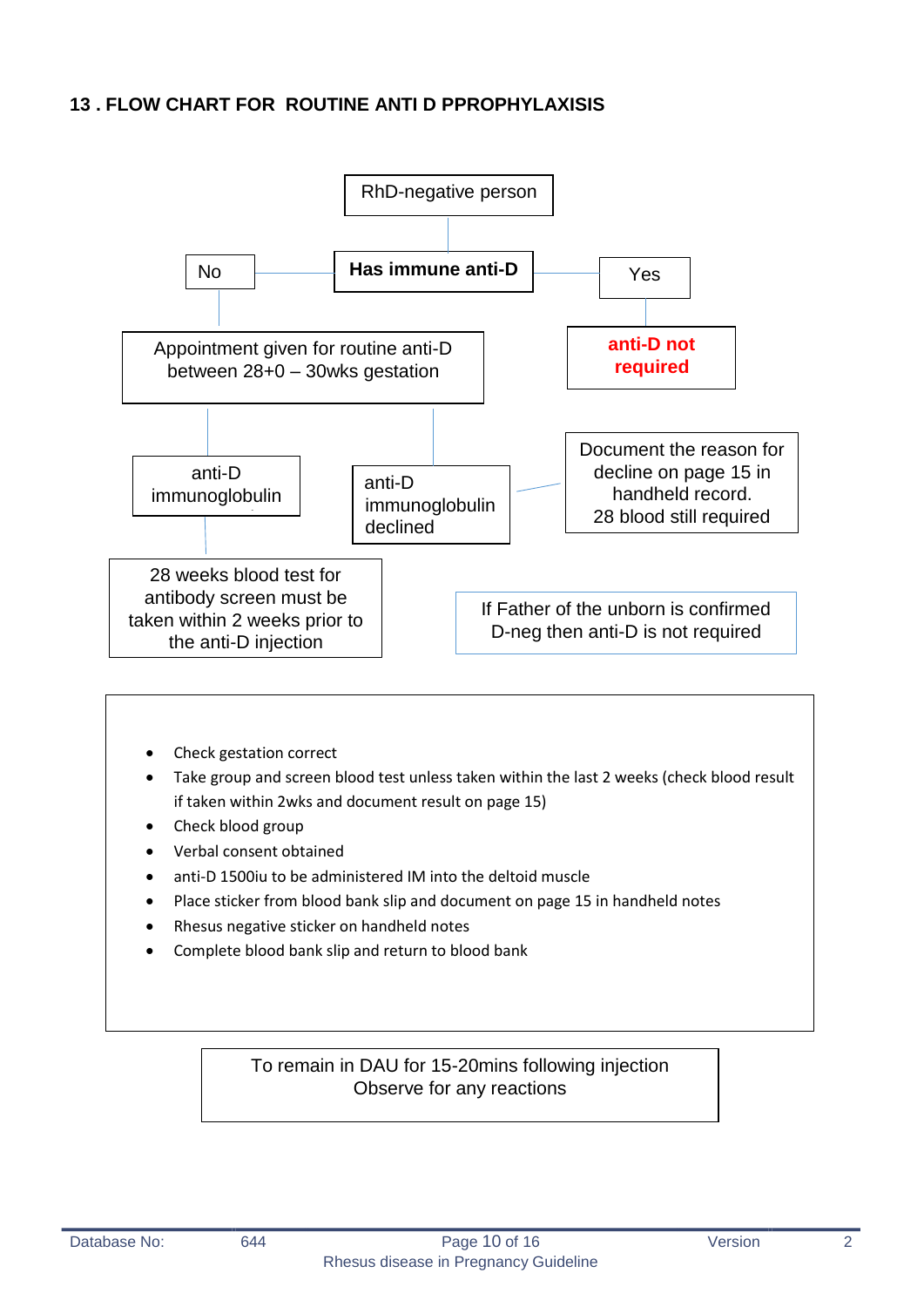



# **Protecting women and babies** with anti-D Immunoglobulin

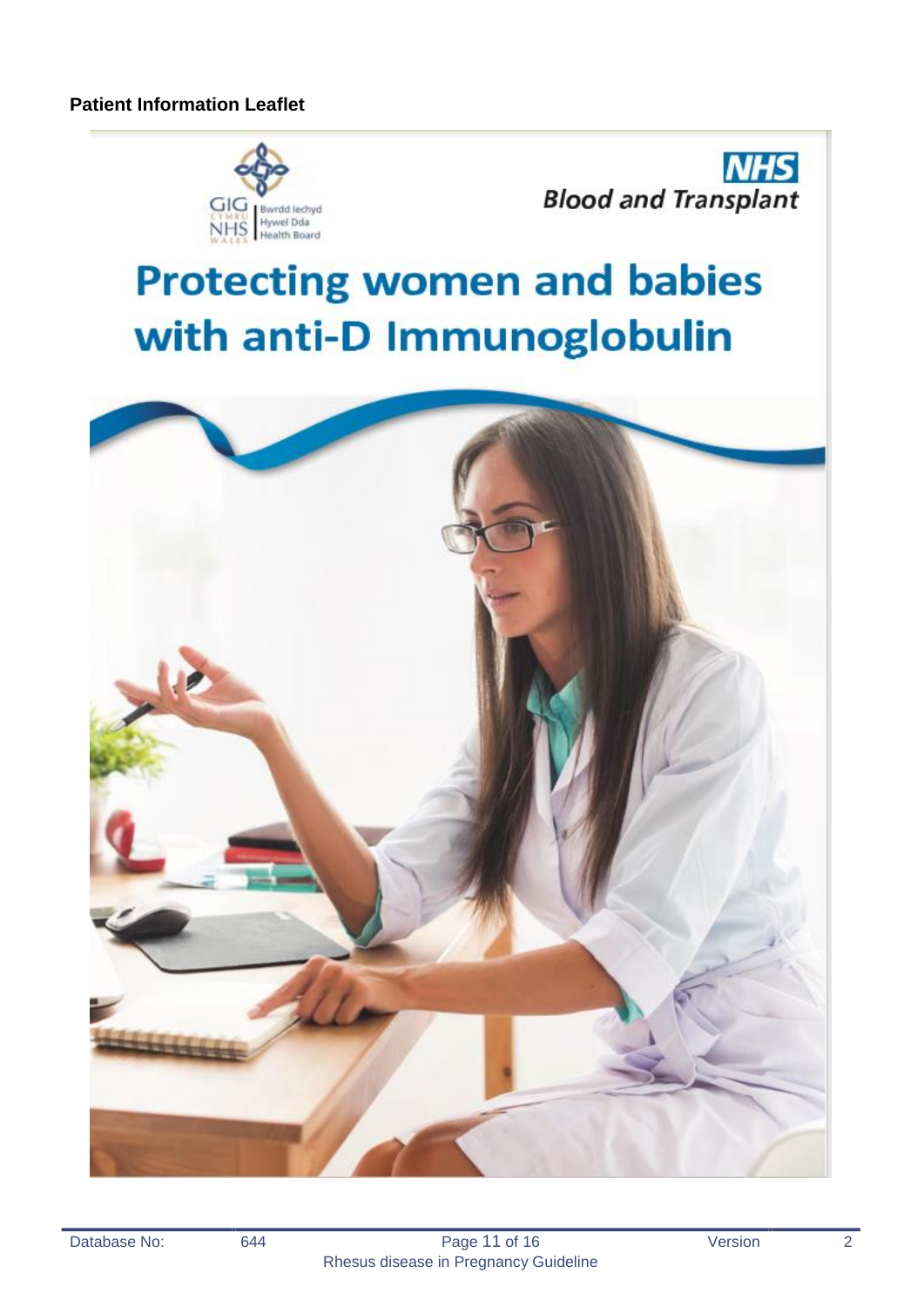#### **Blood Groups**

Just as every human being is unique, so are the factors in your blood. People can belong to one of four blood groups, A, B, AB and O, which are substances carried on the red blood cells.

There is another important difference in people's blood called 'rhesus factor', or D-type, which is a substance found on the red blood cells. Blood group and D-type are inherited from both parents.

People who are 'rhesus' positive have what is known as the D antigen on the surface of their red blood cells - they are said to be D-positive.

People who are 'rhesus' negative do not have the D antigen on their blood cells - they are D-negative.

In Europe around 85% of people are D-positive and 15% D-negative.

#### Why is the 'Rhesus' D-type important in pregnancy?

Unborn babies inherit their blood type from BOTH parents. This is important because pregnant women with D-negative blood can carry babies who have D-positive blood, having inherited the factor from the father.

However it is important to realise that not ALL babies who have Dpositive fathers will have D-positive blood.

Inside the womb, the placenta usually acts as a barrier between the red blood cells of the mother and baby.

However, even in normal pregnancies small amounts of the baby's blood may cross over into the mother's blood stream.

The most common time for a baby's blood cells to get into the mother's blood is at the time of birth.

But it can happen at other times, for example during a miscarriage or termination of pregnancy, or if something happens during the pregnancy such as having an amniocentesis, chorionic villus sampling, vaginal bleeding or after abdominal injury such as following a fall, a blow to the abdomen or trauma from a seat belt.

If any of the blood cells from a D-positive baby get into the blood of a D-negative woman, she recognises the D antigen in the baby's blood as a foreign substance and will produce antibodies to it.

This is called 'sensitisation', and anything that could cause the mother to produce antibodies against the D antigen is called a 'potentially sensitising event'.

As a general rule the first child that triggers this sensitisation does not suffer any adverse consequences, as it will already have been born by the time antibodies have developed.

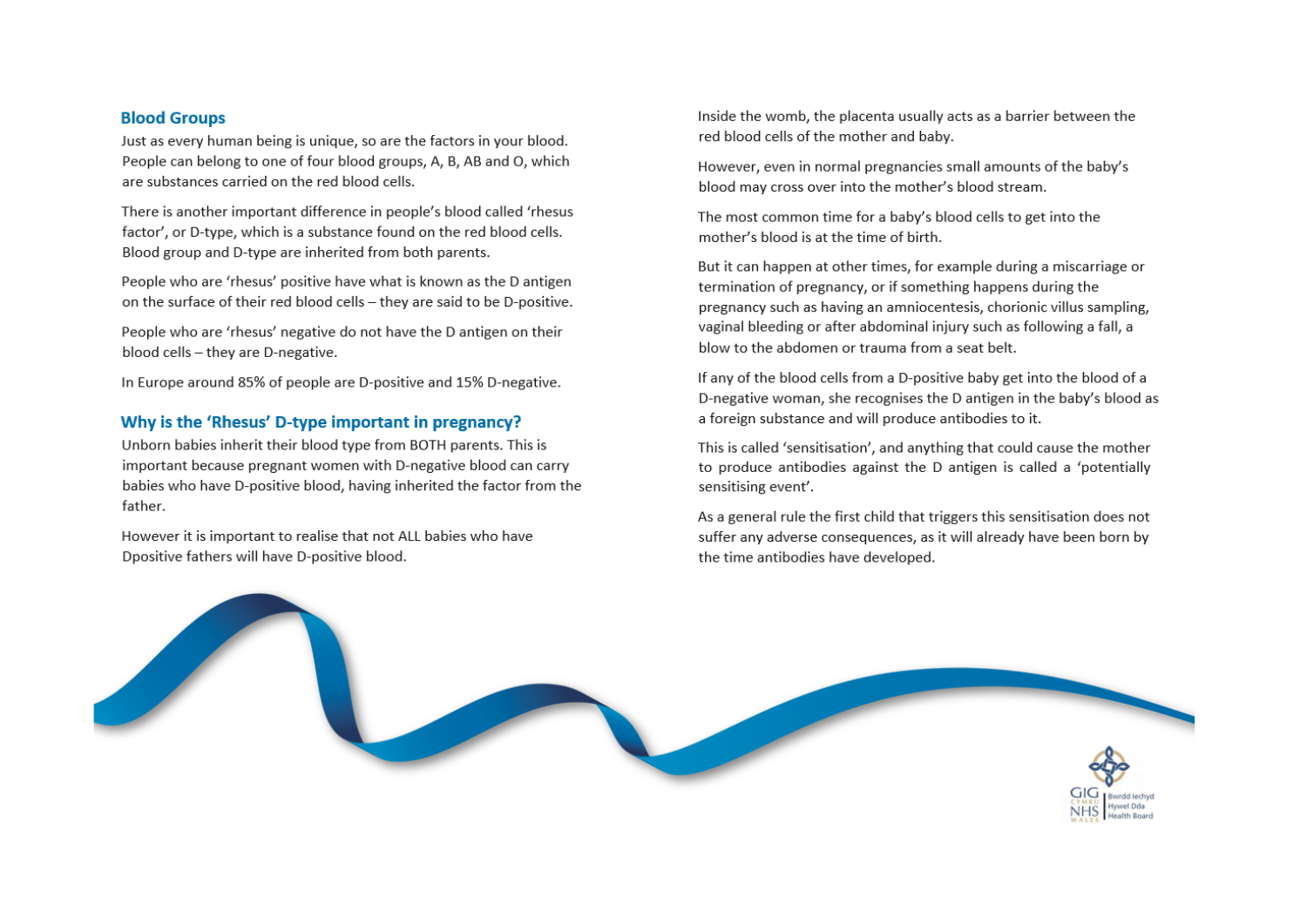However, if the woman becomes pregnant again with a D-positive baby, antibodies may cross into the baby's bloodstream and attack the baby's red blood cells.



This is called 'haemolytic disease of the fetus and newborn' or 'HDFN'.

HDFN can be mild, but if more severe can lead to anaemia, heart failure, jaundice, brain damage, or even to the death of the baby.

With further pregnancies and further D-positive babies the risk of earlier and more severe HDFN increases and the outcomes can be more serious. This is why a preventative measure such as the use of anti-D prophylaxis is so important.

There are about 65,000 births of D-positive babies to D-negative mothers in England and Wales each year and it is estimated that, without routine preventative treatment, there would be over 500 problem pregnancies each year, leading to the deaths of over 30 babies and more than 20 brain damaged children.

#### **Prophylaxis with anti-D immunoglobulin**

Prophylaxis means giving a medicine to prevent something happening. Anti-D prophylaxis means giving a medicine called anti-D immunoglobulin to prevent a D-negative woman producing antibodies against D-positive blood cells and so to prevent the development of HDFN in an unborn baby.

Thanks to prophylaxis with anti-D immunoglobulin, sensitisation during pregnancy and after childbirth can now largely be prevented.

Anti-D immunoglobulin is given as an injection, usually into the muscle of the upper arm (intramuscular injection) or sometimes into a blood vein (intravenous injection).

#### What exactly is anti-D immunoglobulin?

Anti-D immunoglobulin is made from the clear part of the blood, called plasma, and is sourced from countries outside of the UK. As with all blood products donors are screened very carefully and the plasma is treated during manufacture so that the chance of passing on any infection is very low.



#### **Anti-D prophylaxis during pregnancy** a) Potentially Sensitising Events

In the event of potentially sensitising events such as the examples listed below, additional injections of anti-D immunoglobulin may be necessary.

- Impending or actual miscarriage.
- Ectopic pregnancy.
- Termination of pregnancy (abortion).

644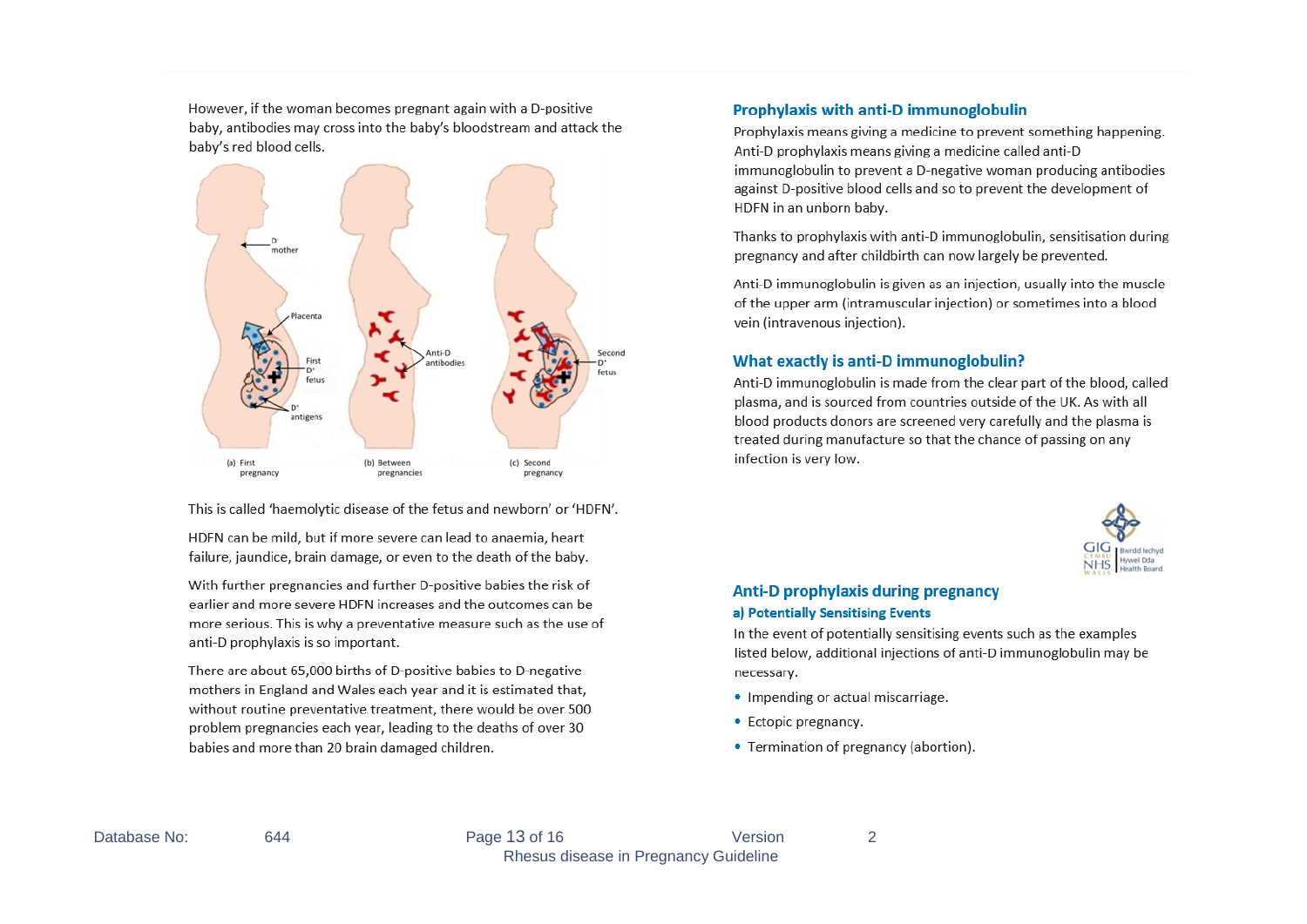- Vaginal bleeding.
- Obstetric interventions such as chorionic villus sampling. amniocentesis, or external cephalic version (ECV) in a breech presentation.
- Abdominal injury e.g. after a fall, blow to the abdomen or a traffic accident.

In order to reduce the possible effects of a sensitising event, it is crucial to report any events such as vaginal bleeding or abdominal injury to your midwife or doctor as soon as possible.

#### b) Routine prophylaxis

Generally, all pregnant women who are D-negative and who have not already been sensitised (those who already have antibodies to the Dantigen) are advised to have prophylaxis with an anti-D immunoglobulin, regardless of whether they have already received anti-D for a sensitising event. This is known as 'routine antenatal antiD prophylaxis', or 'RAADP' and is achieved by:

• a single injection of 1500IU between the 28th and 30th week of pregnancy



#### Anti-D prophylaxis after childbirth

After birth, your baby's blood group will be tested. If your baby is found to be D-positive, you will receive a further injection of anti-D immunoglobulin, ideally within 3 days of delivery for it to be effective. This is known as 'postnatal prophylaxis'.

If baby's blood group has not been tested, or if there is any doubt as to the result, then you should receive anti-D.

#### Does every D-negative pregnant woman need prophylaxis? There are

certain circumstances when this treatment may not be necessary:

- If you have opted for sterilisation after birth, though it may still be routinely offered.
- If you are certain that the father of the child is D-negative.
- If it is certain you will not have another child after the current pregnancy.
- If your antenatal clinic offers a screening test looking at baby's DNA in your blood that can show whether the baby is D-negative.

#### What should I do next?

If you are pregnant and have been informed that you are D-negative, the person responsible for delivering your antepartum care (midwife, obstetrician or GP) should discuss anti-D prophylaxis with you and explain the options available so that you can make an informed choice about treatment.

#### Anti-D prophylaxis following miscarriage, termination of pregnancy or stillbirth

The loss of any pregnancy, for whatever reason, is traumatic for all those involved and there are many competing concerns following such a difficult time.

However it is still important to receive anti-D immunoglobulin, to reduce the risk of sensitisation and problems in following pregnancies. This is the case even where it is not possible to determine the baby's blood group.

Your midwife, nurse or doctor should discuss anti-D prophylaxis with you so that you are able to make an informed choice as to your treatment.

Generally, anti-D prophylaxis is advised for:

• Any women undergoing expectant, surgical or medical management of miscarriage (including molar pregnancy).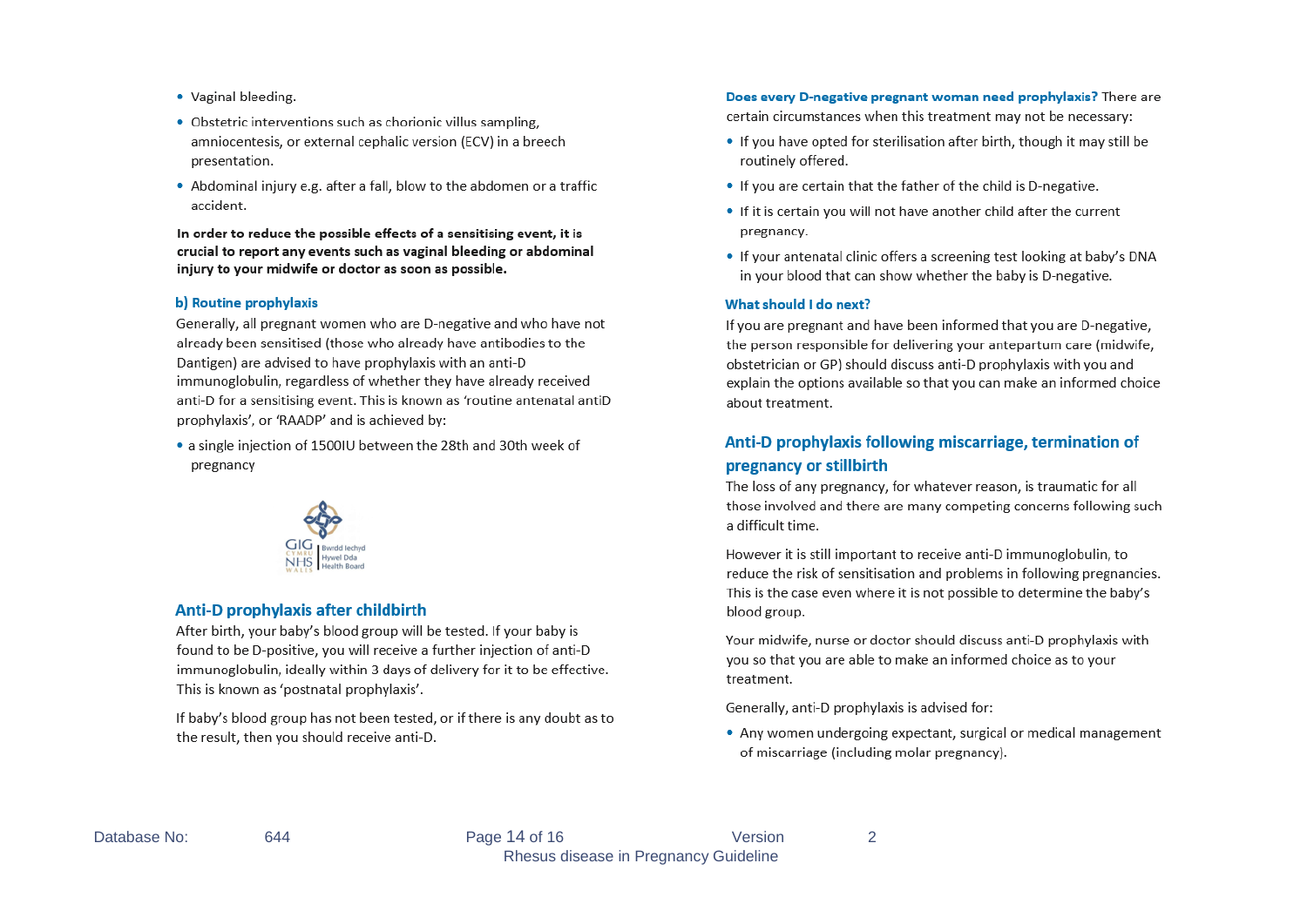- Any woman undergoing expectant, medical or surgical management of ectopic pregnancy.
- Any woman undergoing medical or surgical termination of pregnancy (abortion).
- At diagnosis of intrauterine death and again following delivery of the baby.

Remember - If in doubt, do not be afraid to ASK!